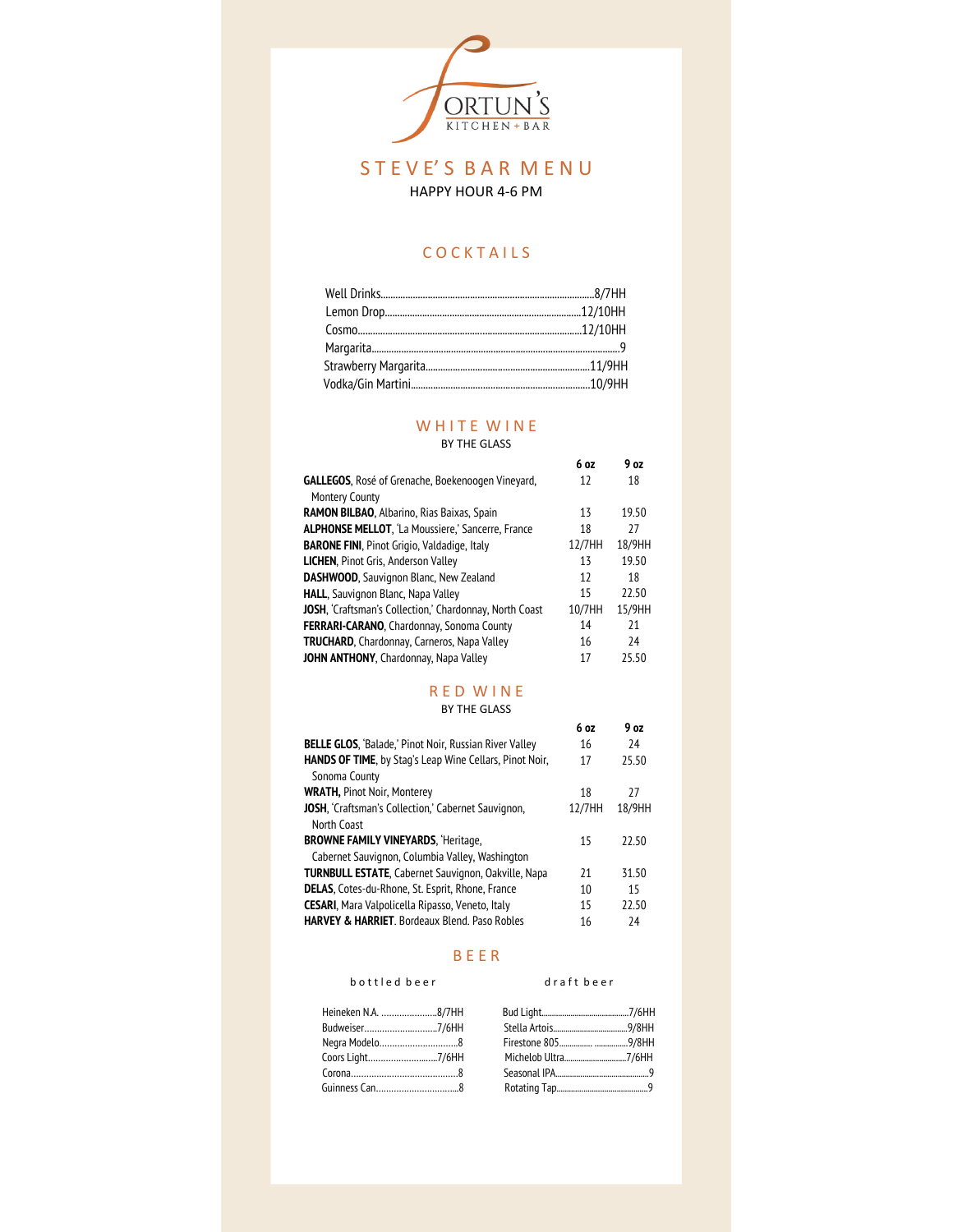

### **JAPANESE-STYLE FRIED CHICKEN (GF)**

12.95 HH Mary's Free Range Chicken Thigh Meat Dusted In Potato Flour, Deep Fried, Shishito Peppers, Sambal Aioli Lemon

### **BAKED CAMEMBERT CHEESE**

19.95 / 15.95 HH Baked Canadian Camembert Cheese In Phyllo Dough, Wild Berries, Honeycomb, Green Apples, Candied Walnuts, Toasted Baguettes



#### **SPICY VODKA SEAFOOD PASTA** 21.95 HH

Sautéed Shrimp, Bay Scallops, Calabrian Chili Pesto, Tomato Vodka Basil Cream Sauce, Linguini, Shaved Parmesan, Garlic Bread

#### **TURKEY DIP WITH GRAVY & AU JUS**

20.95 / 18.95 HH Diestel Family Ranch Rotisserie Whole Turkey Breast, Thinly Sliced, Havarti Cheese, Toasted Spanish Baguette, Beef Au Jus, Turkey Gravy, French Fries

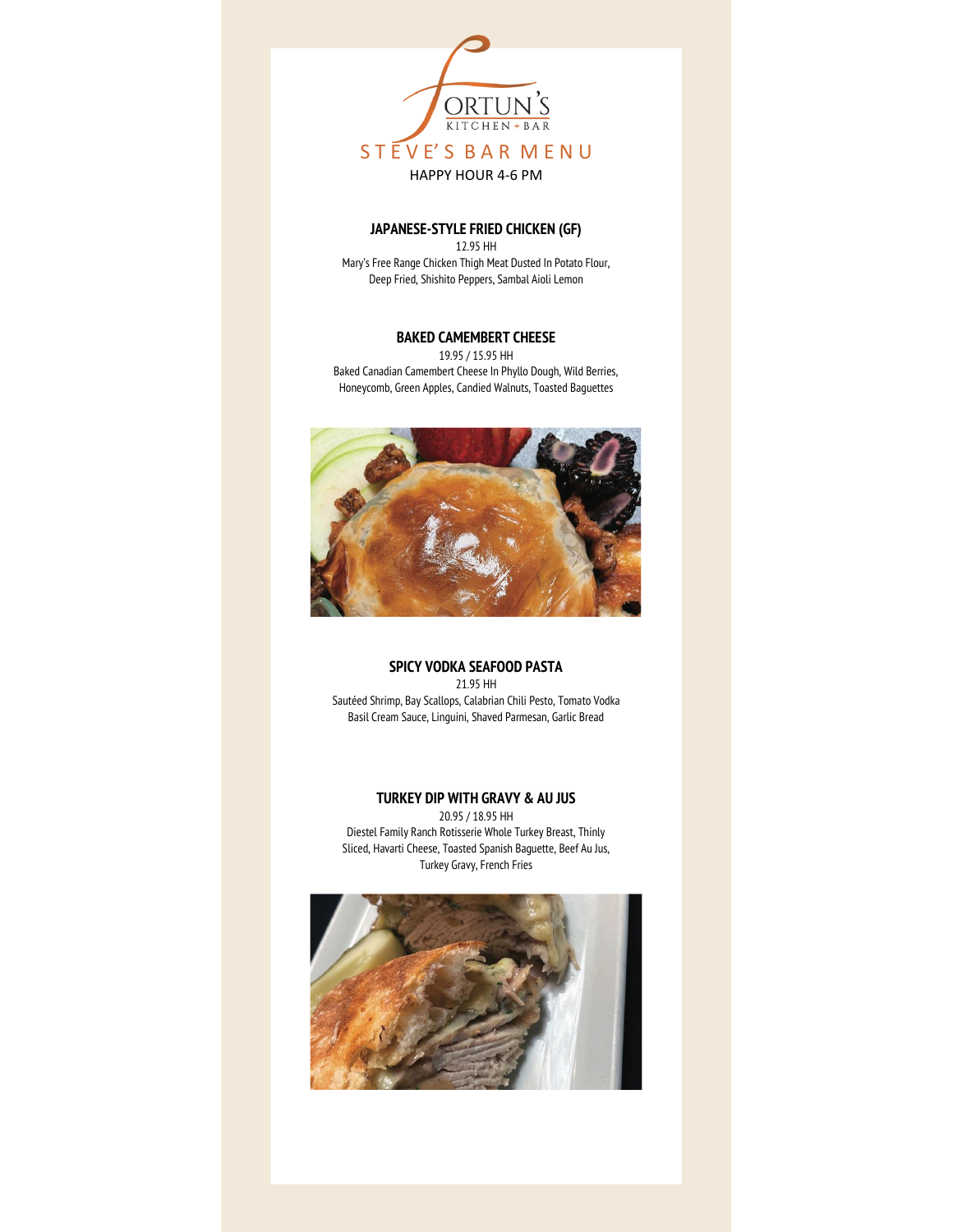

### **WAGYU MEATBALLS**

18.95 / 14.95 HH (3) Wagyu Beef And Spicy Pork Sausage Baked Meatballs, Garlic, Basil, Marinara, Melted Mozzarella Parmigiano Reggiano, Garlic Bread. Add Pasta \$6



#### **ALASKAN COD FISH TACOS**

15.95 HH (2) Blackened Alaskan Cod, Shaved Cabbage, Spicy Jalapeño, Avocado Sauce, Queso Fresco, Corn Tortillas, Small Caesar Salad

### **MARGHERITA [8" PIZZA]**

15.95 HH DiNapoli Tomato Sauce, Fresh Mozzarella, Garden Basil, Extra Virgin Olive Oil, Blistered Tomatoes

**PEPPERONI [8" PIZZA]**  14.95 HH DiNapoli Tomato Sauce, Double Pepperoni, Fontina, Mozzarella